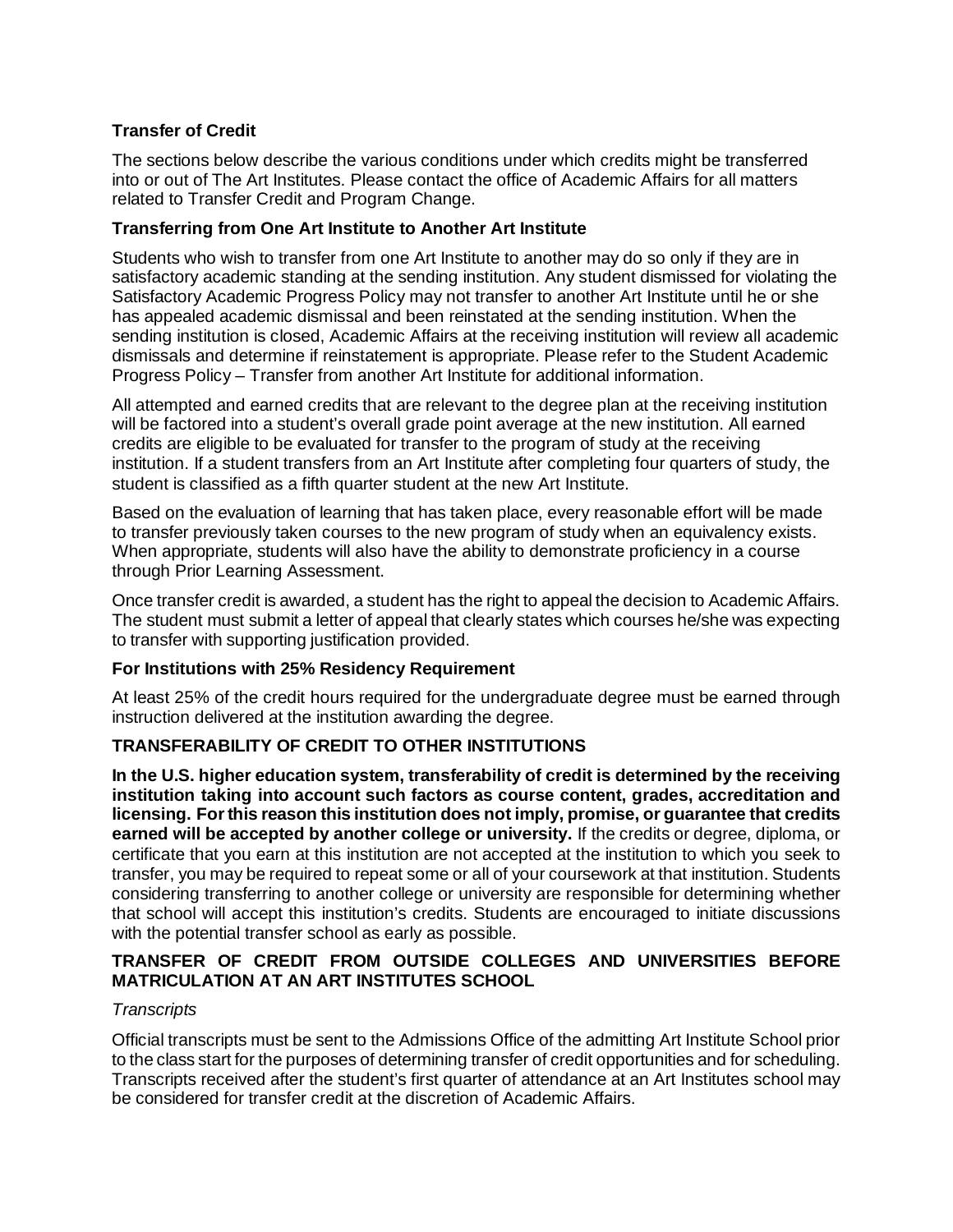### *Course Descriptions*

The official descriptions of the courses submitted for consideration for transfer must be comparable to the coursework at an Art Institutes school. Official course descriptions from the college where the credit was earned or a college catalog will be used to determine comparability, and must be received prior to the class start for the purposes of determining transfer of credit opportunities and for scheduling.

## *Level of Transfer Credits*

Only college-level credits (100 level course or equivalent and above) taken at an accredited institution of higher education will be considered for transfer. No remedial or developmental courses will be considered for transfer.

#### *Grades of Transfer Credits*

Only courses with an earned grade of "C" (2.0 on a 4.0 scale) or higher will be considered for transfer credit.

#### *Course Prerequisites and Sequence of Courses*

Course prerequisites and course sequences will be observed when preparing schedules, to assure appropriate student skill development.

*ADVANCED STANDING, TRANSFER, PROFICIENCY CREDIT, AND EXEMPTION FROM COURSEWORK* 

*Applicants may be eligible to receive advanced standing credit in the following ways:*

- *Take the College Board Advanced Placement (AP) or International Baccalaureate (IB) courses and score 3 or higher on the AP exam or 4 or higher on the IB exam for those courses while in secondary school.*
- *Successfully complete programs included in articulation agreements that have been established between The Art Institute of Houston or the branch campuses and their high schools.*
- *Earn college credit at other accredited postsecondary institutions.*
- *Complete the requirements of a transfer agreement established between The Art Institute and the prior postsecondary institution.*
- *Complete College Level Examination Program (CLEP) exams covering material equivalent to The Art Institute courses and earn a score of 50 or higher on those examinations.*
- *Complete training, employment, or other educational experience in the military as measured through DANTES, DSST examinations, or as shown on an American Council on Education (ACE) transcript.*
- *Present evidence of experience obtained in the workplace or through other means, as demonstrated through a portfolio of their work and additional supporting documentation.*

#### **Class Proficiency Test**

Requests for testing out of specific classes approved by the Institute must be made through the department Chair/Coordinator or Dean prior to the class start.

No more than 25 percent credits will be considered for any type of proficiency credit.

University Transcripts with Credit/No Credit Course Grades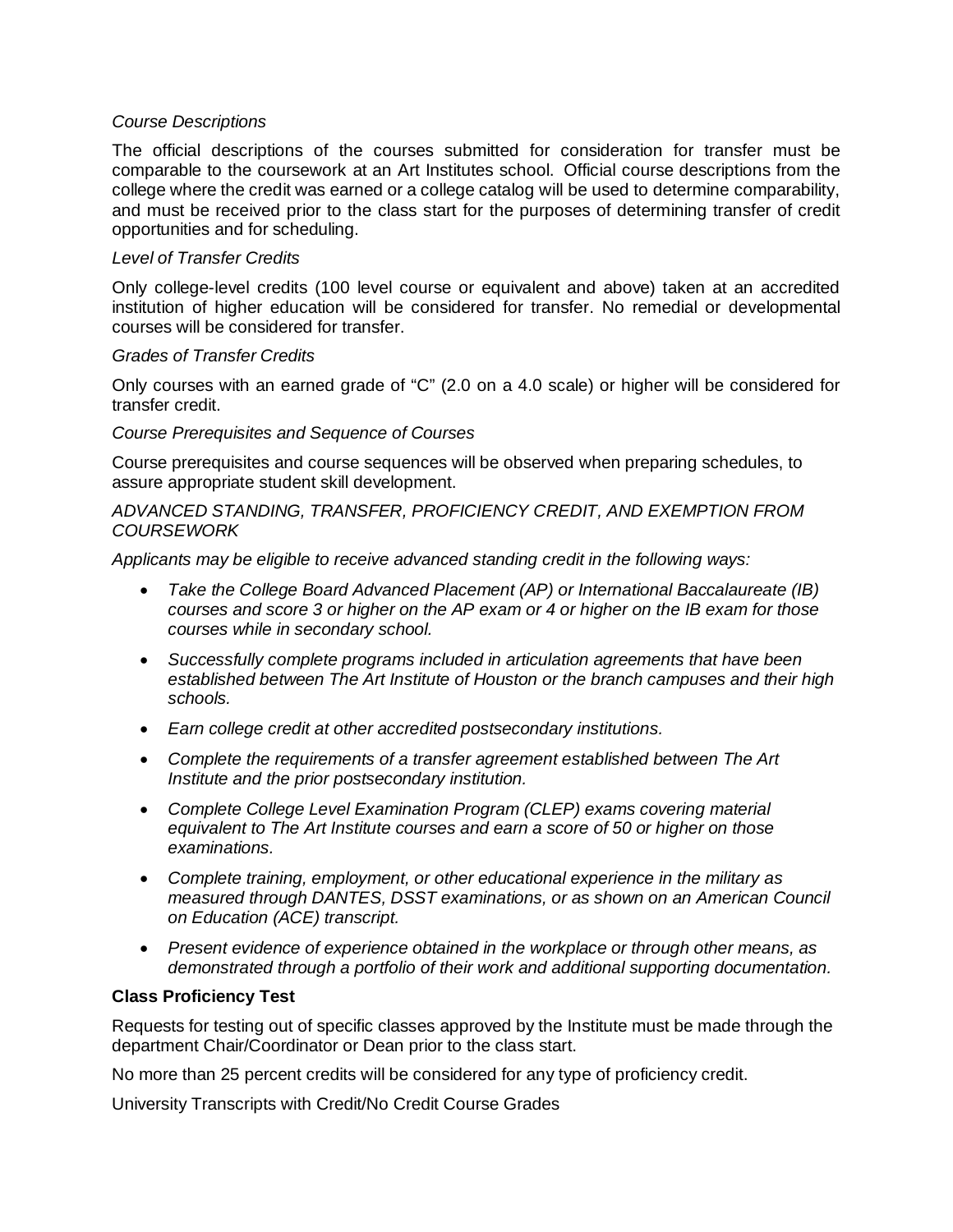Accredited colleges and universities where courses are offered for credit/no credit and no allowable grade is earned in major courses according to existing regulations will be converted to a grade by the registrar's office. Credit grades will be converted to a "C" and no credit grades will be converted to an "F".

# *Total Allowable Transfer of Credit*

Students must earn a minimum of 25 percent of the total program credits required for graduation in residency at the Art Institute receiving credits from alternative sources, including another Art Institute. Therefore, students may only be granted a maximum of 75 percent of the total program credits required for graduation through transfer credit earned at an outside institution, including other Art Institutes campuses, proficiency testing and/or portfolio or work experience review. Due to state and regulatory considerations at some Art Institutes schools, the minimum percentage of total program credits that must be earned in residency may vary from the standard above.

# **TRANSFER OF CREDIT AFTER MATRICULATION (CONCURRENT ENROLLMENT OR RE-ENTRY TO THE INSTITUTION) AT AN ART INSTITUTES SCHOOL**

NOTE: Transfer credit after matriculation must be completed prior to the student's final term of study.

**Concurrent Enrollment:** Requests for transfer of credit from accredited institutions of higher education, for a course taken concurrently with an Art Institutes school student's full-time schedule (at the student's own expense), and after a student's matriculation at an Art Institutes school, may be made to Academic Affairs. Transfer Credit may be awarded if all other criteria for transfer of credit are met, and if the secondary institution permits concurrent enrollment.

## *Approval Needed*

Requests for concurrent enrollment in a course at another college or university while the student is at full-time status at an Art Institutes school (according to the US Department of Education's definition of the term) must be approved by the General Education Program Coordinator, the Department Chair, or Academic Affairs prior to enrollment in the course.

## *Full-time Status*

The student must be enrolled full-time at an Art Institutes school at all times during the concurrent enrollment at another college or university.

## *One Course Limit*

Only one course per quarter in concurrent enrollment is permitted.

## *Grading*

The concurrent enrollment course must be passed with a grade of "C" (2.0 on a 4.0 scale) or higher. The student's record at The Art Institute will reflect a "TR" grade. The grade will not be factored into the GPA or theCGPA.

## *Completion Deadline*

Credit will be awarded for the course when official documentation is provided by the secondary institution that the course was successfully completed, as defined above. Official Transcripts must be sent to Academic Affairs upon successful completion of the concurrent enrollment course.

## *Total Allowable Transfer of Credit*

Students must earn a minimum of 25 percent of the total program credits required for graduation